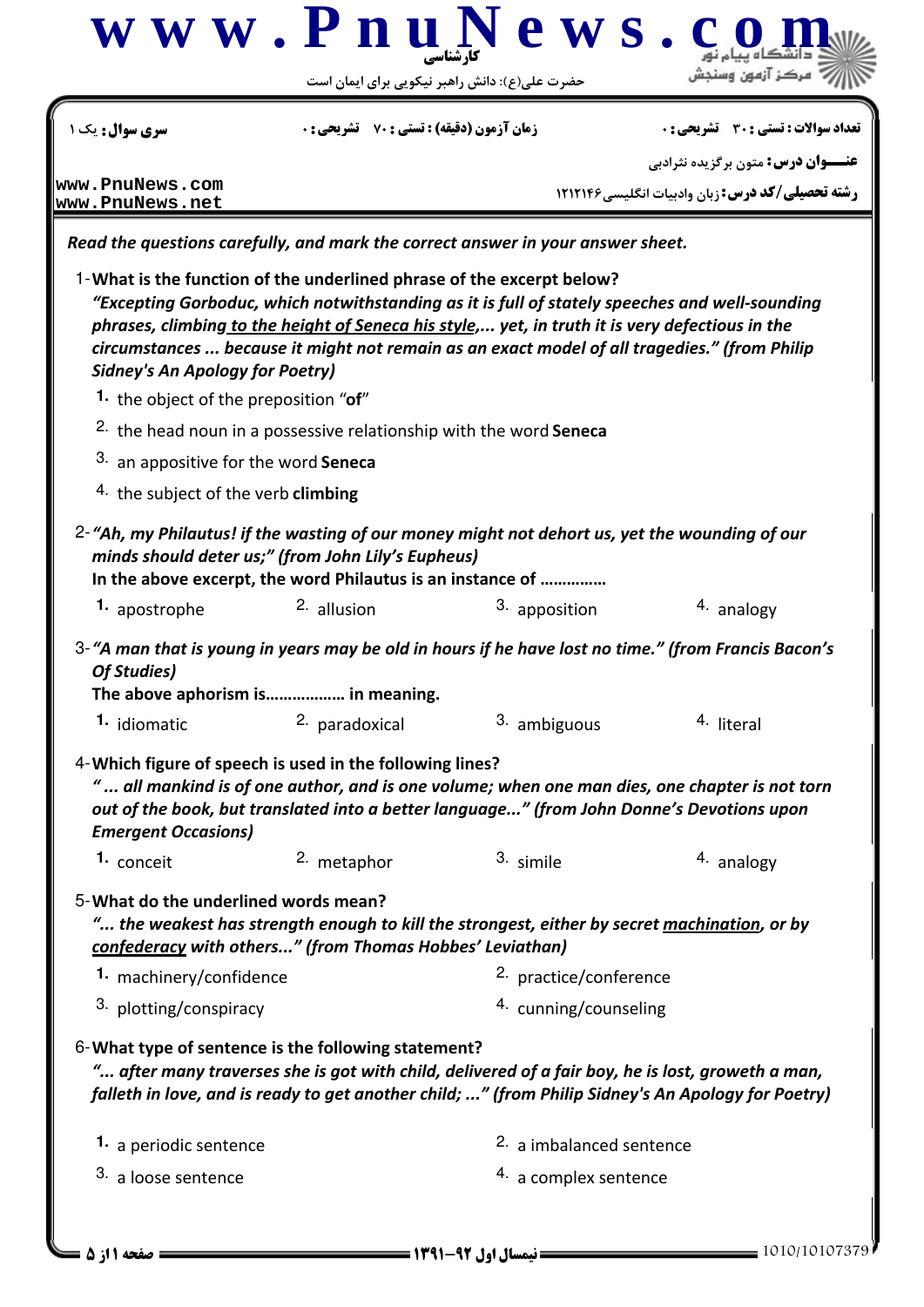| <b>سری سوال:</b> یک ۱<br>www.PnuNews.com<br>www.PnuNews.net<br>7-John Bunyan's Pilgrim's Progress is an instance of fiction.<br>1. historical<br>8-Stylistically speaking, what type of question is the following one?<br>men's opinions?" (from John Locke's Letters Concerning Toleration)<br>1. colloquial | <b>زمان آزمون (دقیقه) : تستی : 70 ٪ تشریحی : 0</b><br><sup>2.</sup> allegorical | 3. romance                                                                                                                                                                                                                                              | تعداد سوالات : تستي : 30 ٪ تشريحي : 0<br><b>عنـــوان درس:</b> متون برگزیده نثرادبی<br><b>رشته تحصیلی/کد درس:</b> زبان وادبیات انگلیسی1۲۱۲۱۴۶ |
|---------------------------------------------------------------------------------------------------------------------------------------------------------------------------------------------------------------------------------------------------------------------------------------------------------------|---------------------------------------------------------------------------------|---------------------------------------------------------------------------------------------------------------------------------------------------------------------------------------------------------------------------------------------------------|----------------------------------------------------------------------------------------------------------------------------------------------|
|                                                                                                                                                                                                                                                                                                               |                                                                                 |                                                                                                                                                                                                                                                         |                                                                                                                                              |
|                                                                                                                                                                                                                                                                                                               |                                                                                 |                                                                                                                                                                                                                                                         |                                                                                                                                              |
|                                                                                                                                                                                                                                                                                                               |                                                                                 |                                                                                                                                                                                                                                                         |                                                                                                                                              |
|                                                                                                                                                                                                                                                                                                               |                                                                                 |                                                                                                                                                                                                                                                         |                                                                                                                                              |
|                                                                                                                                                                                                                                                                                                               |                                                                                 |                                                                                                                                                                                                                                                         | <sup>4</sup> adventure                                                                                                                       |
|                                                                                                                                                                                                                                                                                                               |                                                                                 | "For where is the man that has incontestable evidence of the truth of all that he holds, or of the<br>falsehood of all he condemns; or can say, that he has examined to the bottom all his own or other                                                 |                                                                                                                                              |
|                                                                                                                                                                                                                                                                                                               | <sup>2.</sup> rhetorical                                                        | 3. inconsequent                                                                                                                                                                                                                                         | 4. redundant                                                                                                                                 |
| 9-What does the underlined part in the following excerpt mean?<br><b>Charles Lamb's Poor Relations)</b>                                                                                                                                                                                                       |                                                                                 | "He remembereth birthdays, and professeth he is fortunate to have stumbled upon one." (from                                                                                                                                                             |                                                                                                                                              |
| 1. to have made a mistake<br>3. to have been surprised                                                                                                                                                                                                                                                        |                                                                                 | 2. to have tripped over<br>4. to have come upon accidentally                                                                                                                                                                                            |                                                                                                                                              |
| Shakespeare) is<br><b>1.</b> antithetical                                                                                                                                                                                                                                                                     | 2. balanced                                                                     | 10-The phrase " meet in rapture, and part in agony" (from Samuel Johnson's The Preface to<br>3. interrogative                                                                                                                                           | 4. anomalous                                                                                                                                 |
| leopard," the glistening serpent," etc.                                                                                                                                                                                                                                                                       |                                                                                 | 11-A salient aspect of Ruskin's prose is his use of , such as "the striped zebra," "the spotted                                                                                                                                                         |                                                                                                                                              |
| 1. adjectives                                                                                                                                                                                                                                                                                                 | 2. expressions                                                                  | 3. epithets                                                                                                                                                                                                                                             | 4. descriptions                                                                                                                              |
| 12-Which of the following is NOT a characteristic of "euphuism"?                                                                                                                                                                                                                                              |                                                                                 |                                                                                                                                                                                                                                                         |                                                                                                                                              |
| 1. abundant use of literary devices                                                                                                                                                                                                                                                                           |                                                                                 | <sup>2.</sup> moral, social and political satire                                                                                                                                                                                                        |                                                                                                                                              |
| 3. syntactical balance and antithesis                                                                                                                                                                                                                                                                         |                                                                                 | 4. patterns of alliteration and assonance                                                                                                                                                                                                               |                                                                                                                                              |
|                                                                                                                                                                                                                                                                                                               |                                                                                 | 13- "Read not to contradict or confute, nor to believe and take for granted, nor to find talk and<br>discourse, but to weigh and consider." (from Francis Bacon's Of Studies)<br>The above excerpt presents the writer's ideas in the stylistic form of |                                                                                                                                              |
| 1. logical syllogism                                                                                                                                                                                                                                                                                          |                                                                                 | 2. deductive reasoning                                                                                                                                                                                                                                  |                                                                                                                                              |
| 3. conceptual triad                                                                                                                                                                                                                                                                                           |                                                                                 | 4. rhetorical bombast                                                                                                                                                                                                                                   |                                                                                                                                              |
| 14-What does the word "except" mean in the following excerpt?<br><b>Occasions)</b>                                                                                                                                                                                                                            |                                                                                 | "Tribulation is a treasure in the nature of it, but it is not current money in the use of it, except we<br>get nearer and nearer our home, Heaven, by it." (from John Donne's Devotions upon Emergent                                                   |                                                                                                                                              |
| 1. unless                                                                                                                                                                                                                                                                                                     | $2.$ even if                                                                    | 3. otherwise                                                                                                                                                                                                                                            | 4. if only                                                                                                                                   |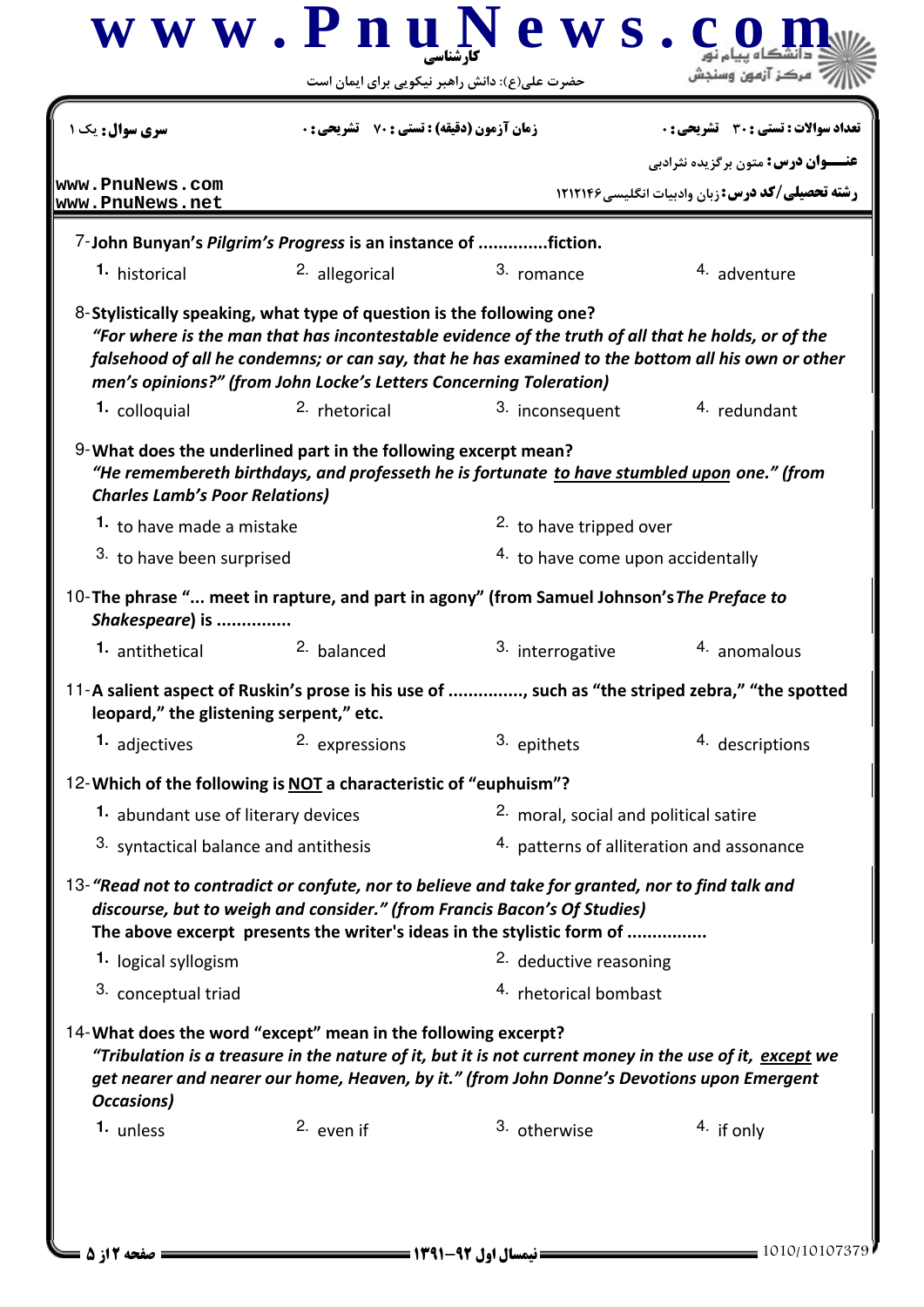|                                                      |                                                                                                           | حضرت علی(ع): دانش راهبر نیکویی برای ایمان است                                                                                                                                              |                                                                                                      |
|------------------------------------------------------|-----------------------------------------------------------------------------------------------------------|--------------------------------------------------------------------------------------------------------------------------------------------------------------------------------------------|------------------------------------------------------------------------------------------------------|
| سری سوال : یک                                        | <b>زمان آزمون (دقیقه) : تستی : 70 گشریحی : 0</b>                                                          |                                                                                                                                                                                            | تعداد سوالات : تستي : 30 ٪ تشريحي : 0                                                                |
| www.PnuNews.com                                      |                                                                                                           |                                                                                                                                                                                            | <b>عنـــوان درس:</b> متون برگزیده نثرادبی<br><b>رشته تحصیلی/کد درس: زبان وادبیات انگلیسی ۱۲۱۲۱۴۶</b> |
| www.PnuNews.net                                      |                                                                                                           |                                                                                                                                                                                            |                                                                                                      |
|                                                      |                                                                                                           | 15-Which statement is NOT true as far as Hobbes' arguments in Leviathan are concerned?                                                                                                     |                                                                                                      |
|                                                      | 1. Peace is possible only if there is overawing authority.                                                |                                                                                                                                                                                            |                                                                                                      |
|                                                      | <sup>2.</sup> War is not the act of fighting, but the will to fight                                       |                                                                                                                                                                                            |                                                                                                      |
|                                                      |                                                                                                           | 3. Quarrels will arise when resources come short of satisfying people's needs                                                                                                              |                                                                                                      |
|                                                      |                                                                                                           | 4. Competition, mistrust, and the quest for glory are the main causes of quarrel.                                                                                                          |                                                                                                      |
| are instances of                                     |                                                                                                           | 16-The words "will" and "spill" in "Here will I spill thy soul" (from John Bunyan's Pilgrim's Progress)                                                                                    |                                                                                                      |
| 1. assonance                                         | 2. rhyming                                                                                                | 3. consonance                                                                                                                                                                              | 4. alliteration                                                                                      |
|                                                      |                                                                                                           | 17-Which word can best express the meaning of the word "necessity" as used in the following                                                                                                |                                                                                                      |
| excerpt?                                             |                                                                                                           |                                                                                                                                                                                            |                                                                                                      |
|                                                      |                                                                                                           | "The necessity of believing without knowledge, nay, very often upon very slight grounds, in this                                                                                           |                                                                                                      |
|                                                      |                                                                                                           | fleeting state of action and blindness we are in, should make us more busy and careful to inform<br>ourselves than to constrain others." (from John Locke's Letters Concerning Toleration) |                                                                                                      |
|                                                      |                                                                                                           |                                                                                                                                                                                            |                                                                                                      |
|                                                      |                                                                                                           |                                                                                                                                                                                            |                                                                                                      |
| 1. the need for                                      |                                                                                                           | <sup>2</sup> the requirements for                                                                                                                                                          |                                                                                                      |
| 3. the seeking of                                    |                                                                                                           | 4. the unavoidability of                                                                                                                                                                   |                                                                                                      |
| 18-According to Charles Lamb (in Poor Relations).    |                                                                                                           |                                                                                                                                                                                            |                                                                                                      |
|                                                      |                                                                                                           | 1. a poor relative must not be considered as a shame to one's reputation                                                                                                                   |                                                                                                      |
|                                                      | <sup>2.</sup> a female poor relative is far worse than a male poor relative                               |                                                                                                                                                                                            |                                                                                                      |
|                                                      | 3. usually poor relatives are related to wives rather than husbands                                       |                                                                                                                                                                                            |                                                                                                      |
|                                                      |                                                                                                           | 4. a female poor relative can sometimes be very cruel to the housekeeper.                                                                                                                  |                                                                                                      |
|                                                      | swallow," as they perceive the lands from far off above.                                                  | 19-John Ruskin (in The Stones of Venice)  with the migrating "bird," "the stork," and "the                                                                                                 |                                                                                                      |
| 1. sympathizes                                       | <sup>2.</sup> identifies                                                                                  | 3. dismisses                                                                                                                                                                               | 4. empathizes                                                                                        |
|                                                      |                                                                                                           | 20-According to Philip Sidney (in An Apology for Poetry), Gorboduc is not an "exact model of all                                                                                           |                                                                                                      |
| tragedies" because                                   |                                                                                                           |                                                                                                                                                                                            |                                                                                                      |
| 1. it is full of moral teachings                     |                                                                                                           |                                                                                                                                                                                            |                                                                                                      |
| <sup>2.</sup> the action is not limited to one place |                                                                                                           |                                                                                                                                                                                            |                                                                                                      |
|                                                      | 3. it does not observe the unities of time and place<br>$4.$ it is in fact a satire rather than a tragedy |                                                                                                                                                                                            |                                                                                                      |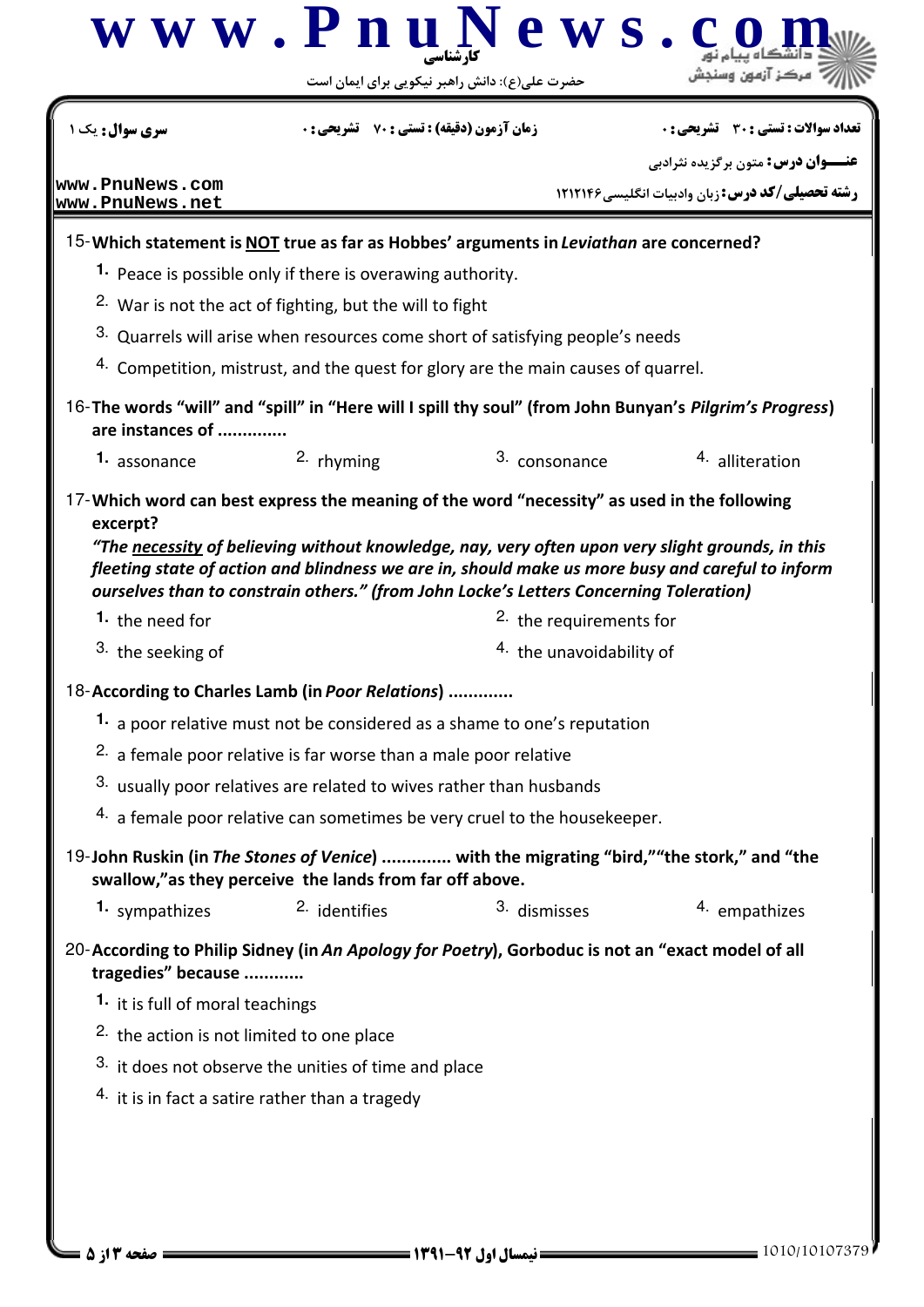

1010/10107379 1391-92 نيمسال اول 4 از 5 صفحه